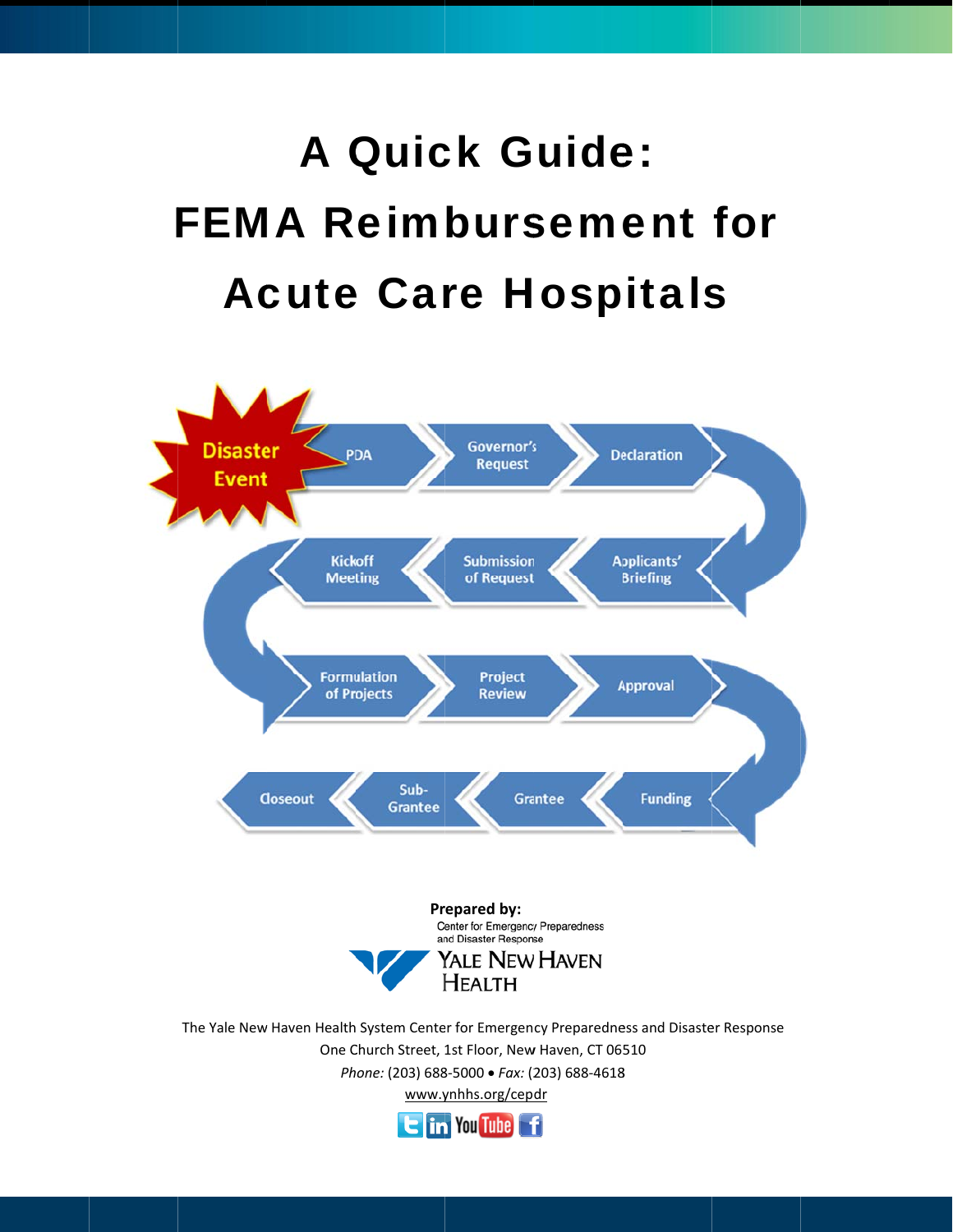# **Table of Contents**

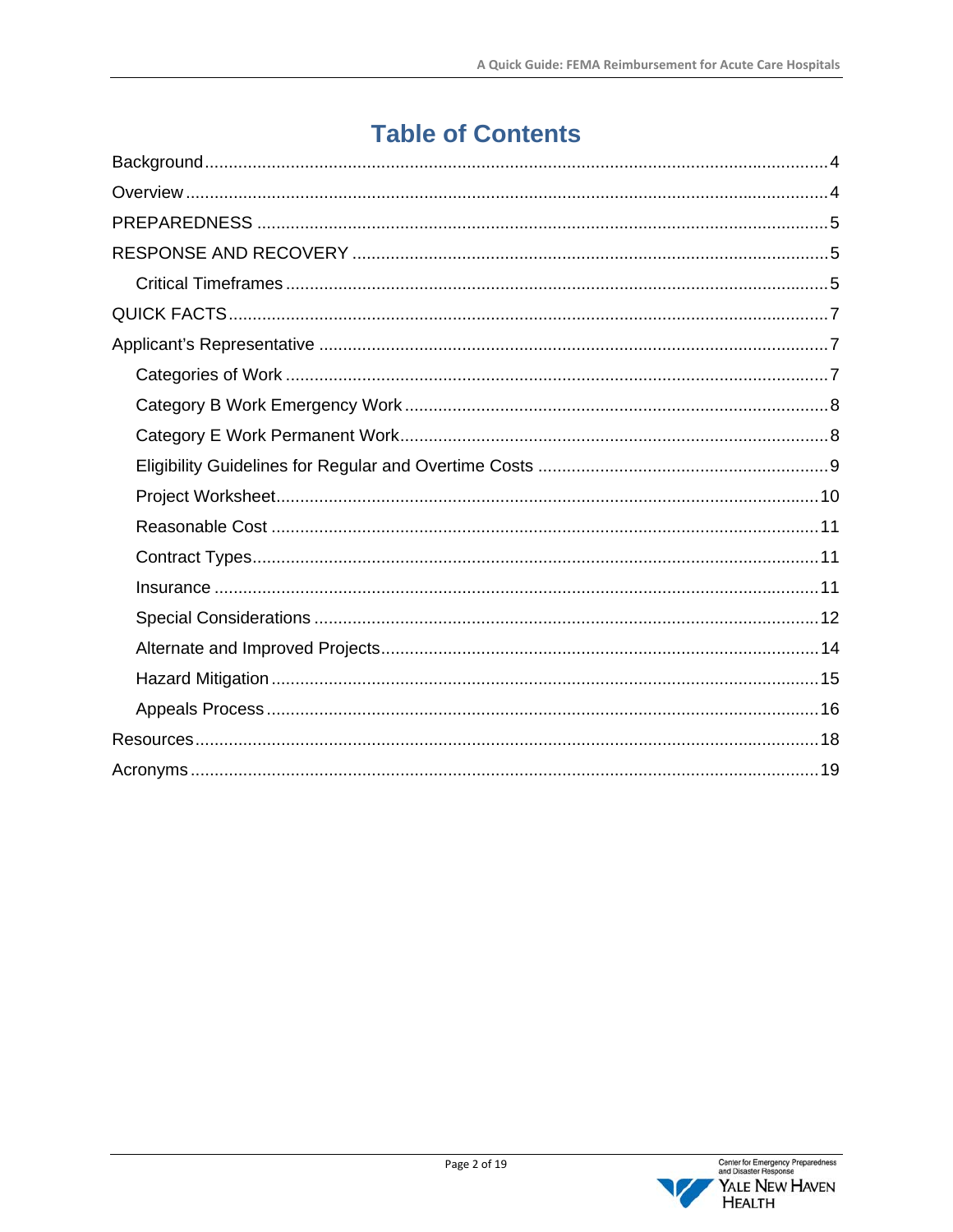*This page intentionally blank.* 

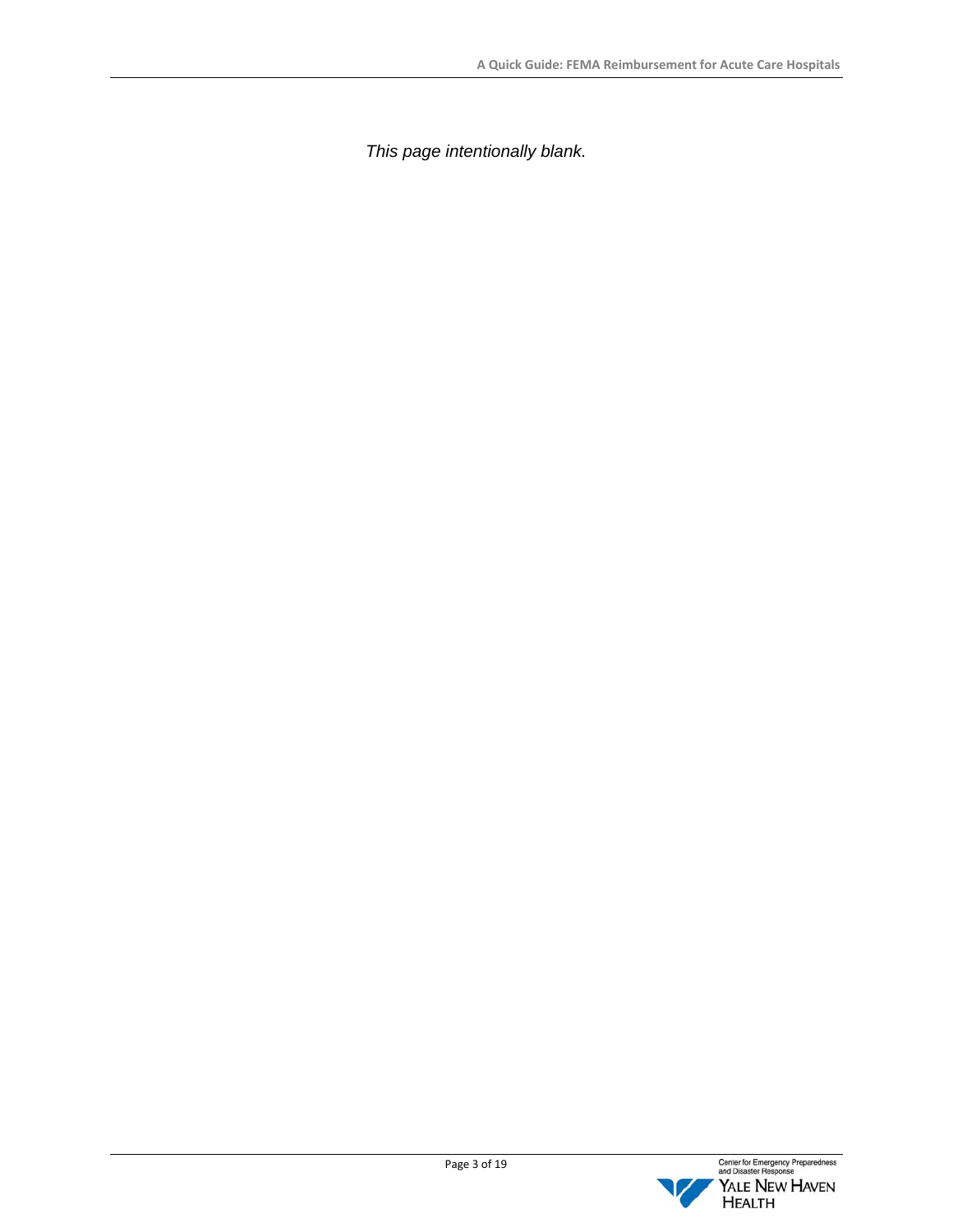#### <span id="page-3-0"></span>**Background**

In October 2012, Connecticut sustained damage from Hurricane Sandy; an unprecedented storm that produced high winds and record-breaking storm surges causing major flooding and damage throughout Connecticut. As a result, a federal disaster was declared allowing for reimbursement of disaster related expenditures through the FEMA Public Assistance Program. In addition, in 2011, Connecticut was directly impacted by two weather related disasters, Hurricane Irene and Storm Alfred, which led to a patient surge affecting acute care hospitals statewide. Within two weeks of these events, on November 17, 2011, the President issued a disaster declaration for the state. As a consequence of these events and consistent with the mission of Yale New Haven Health System Center for Emergency Preparedness and Disaster Response (YNHHS-CEPDR) to assist hospitals in all areas of emergency preparedness, YNHHS-CEPDR, with support of Health and Human Services Hospital Preparedness Program Funding from the Connecticut Department of Public Health (CT DPH), developed *A Quick Guide*: *FEMA Reimbursement for Acute Care Hospitals,* for hospitals seeking reimbursement from FEMA's Public Assistance (PA) Program.

#### **Overview**

*A Quick Guide: FEMA Reimbursement for Acute Care Hospitals* provides an overview of FEMA's reimbursement process and outlines the tasks and corresponding timelines that must be met by acute care hospitals to successfully apply to FEMA for reimbursement of disaster related expenses incurred as a result of the event. The guide provides information on FEMA's policies and the application process for reimbursement and provides a common understanding of the program policies as they relate to hospitals. This document is only intended as a guide and not an official source; the information contained herein should be verified with FEMA PA program representatives and state officials.

This product was developed in part through Health and Human Services Hospital Preparedness Program funding to the State of Connecticut grant number 2013-1001.

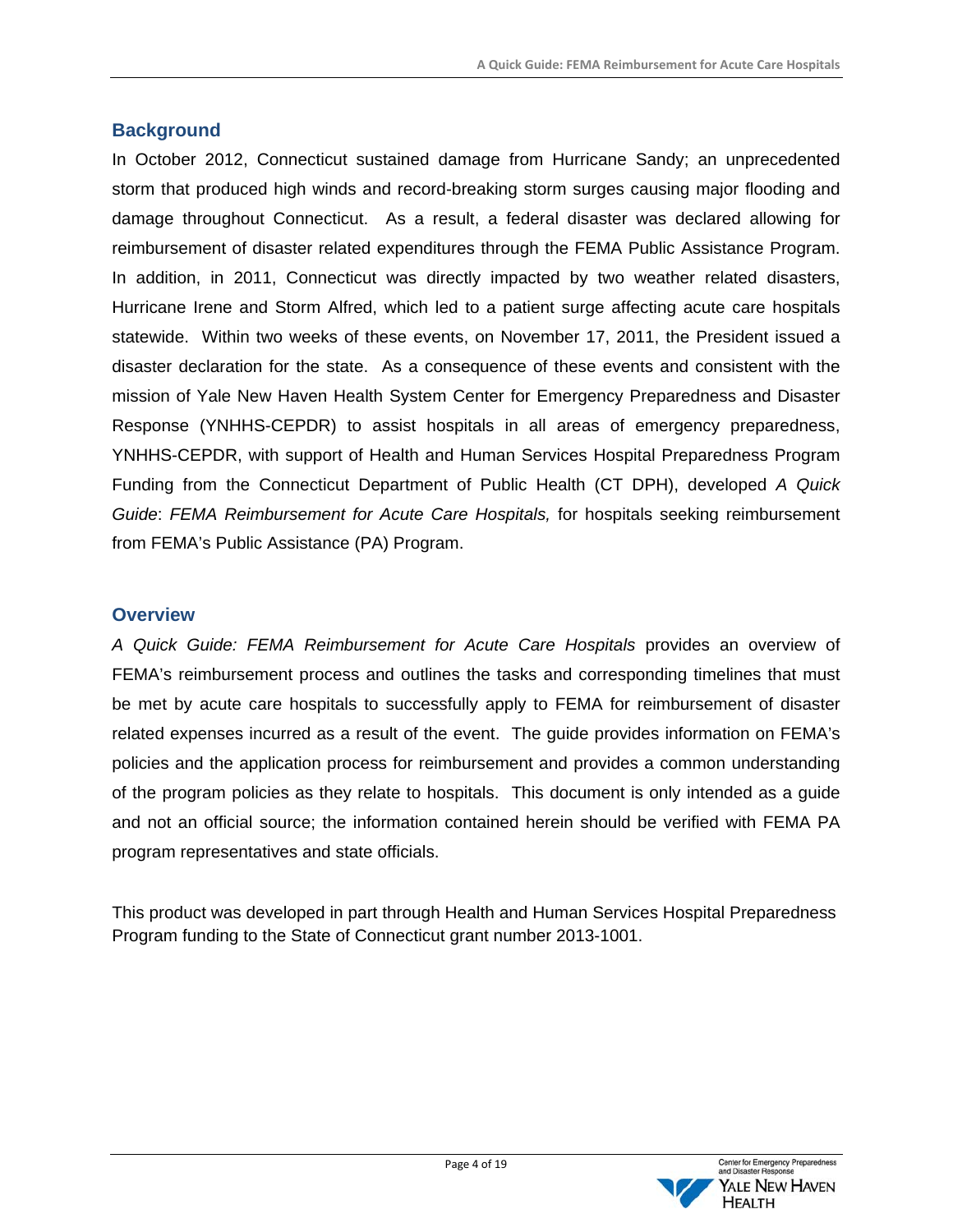#### <span id="page-4-0"></span>**PREPAREDNESS**

 $\Box$  Hospitals and other Private Non-Profits (PNP) can contract with an outside firm or individual to provide representation and advocacy on their behalf with FEMA. Contractors may be identified through pre-existing or informal networks. The cost of this type of representation may be reimbursable from FEMA. (see Quick Facts: Applicant's Representative)

#### **Prior to Event:**

- $\Box$  Establish a written policy that outlines how the hospital will capture disaster related expenditures, including labor and materials, through cost centers or purchase orders
	- *Note:* In some cases, having a policy in place prior to a disaster may result in more comprehensive reimbursement
- $\Box$  Pre-disaster procedure should be created to track "normal" usage in your institution
	- *Note:* Policies and procedures should provide a means to justify disaster related costs above and beyond normal operating expenses
	- FEMA does not reimburse for normal operating expenses prior to or after a disaster
- $\Box$  Emergency protective measures and other preparation activities performed within a reasonable and justified time in advance of the event, may be eligible for reimbursement
- $\Box$  Offsite facilities, including physician offices:
	- Contents and operations may be eligible for reimbursement depending on the terms of the lease, insurance and ownership
- $\Box$  Set-up zero dollar cost centers (2 or more) to capture disaster related charges
	- Cost codes within the cost center should include labor, supplies, pharmaceuticals, equipments, etc.

## **RESPONSE AND RECOVERY**

# **Critical Timeframes**

#### **Time Limits**

- Submit *Request for Public Assistance* (RPA) within 30 days of date that area is designated a disaster area in a Presidential Disaster Declaration
- Kickoff Meeting will be scheduled within one week of FEMA's receipt of the *Request for Public Assistance*
- $\Box$  Damaged facilities and emergency work must be identified and reported to FEMA within 60 days of the Kickoff Meeting

#### **Completing Work**:

Time starts from the Date of the Declaration. Time frames may be adjusted depending on the type and extent of the disaster. Extensions of times may be requested

| Type of Work                         | <b>Months after Designation</b> |
|--------------------------------------|---------------------------------|
| <b>Debris Clearance</b>              | 6                               |
| <b>Emergency Protective Measures</b> | 6                               |
| <b>Permanent Work</b>                | 18                              |

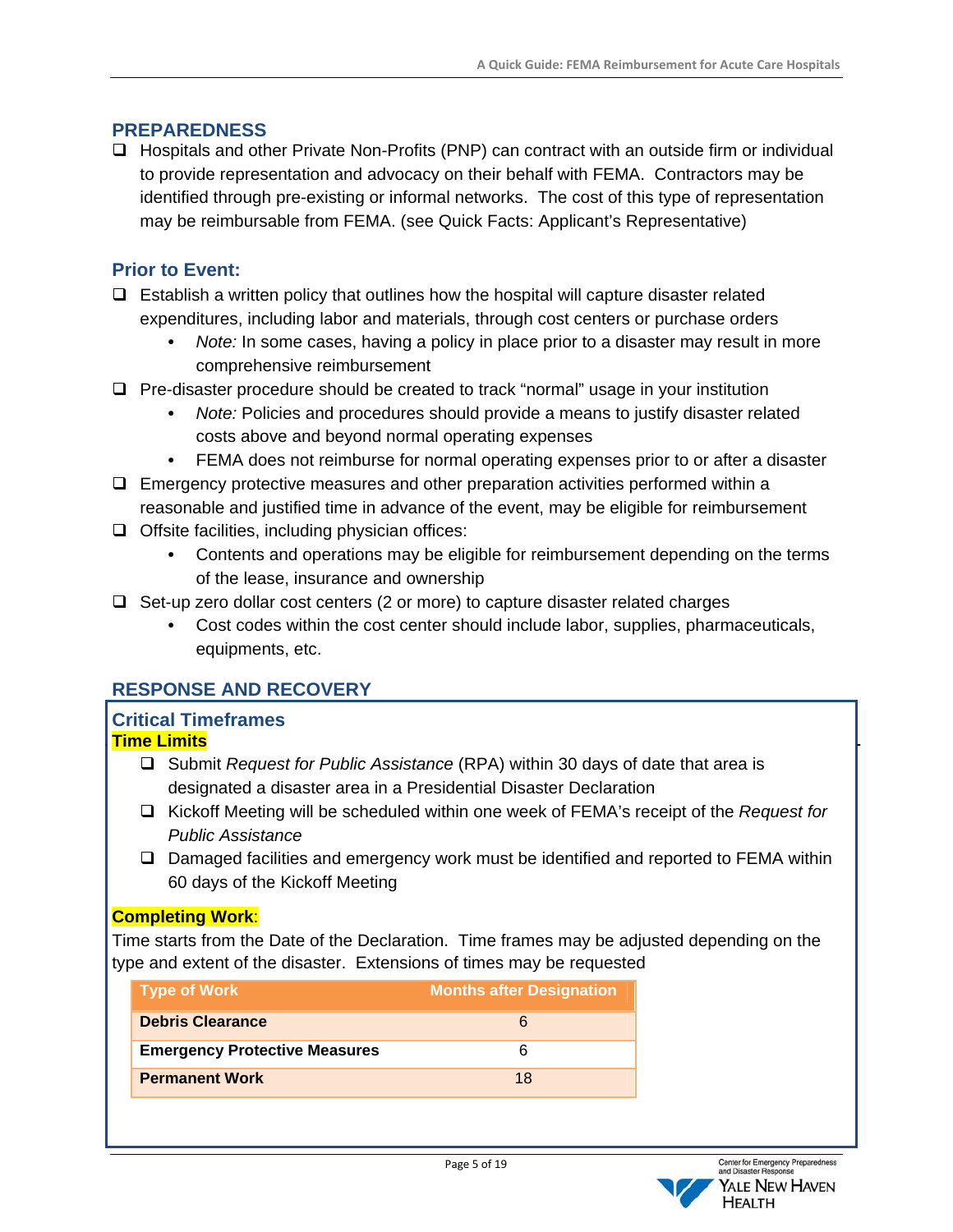#### **Prior to Disaster Declaration**

- Ensure that financial and record keeping policies and processes are activated to capture of all disaster related expenditures.
	- Designate a dedicated person to coordinate the completion and filing of financial related costs. Maintain accurate disbursement and accounting records documented all work performed and costs incurred (See Quick Facts: Categories of Work)

# **Applicant's Briefing**

- $\Box$  Occurs after disaster declaration
- Will be conducted by a representative from each State's Office of Emergency Management and/or Homeland Security for potential Public Assistance applicants
- $\Box$  Applicant attends to gather available assistance and eligibility requirements
- A Request for Public Assistance *(RPA)* will be filed (see FEMA PA Forms Library, <http://www.fema.gov/interactive-forms-library>). *.* 
	- Applicant's official notification to FEMA of intent to apply for Public Assistance
	- Typically filed at Applicant's briefing; if unable to do so the RPA must be *submitted within 30 days* of the *disaster designation* of the area for Public Assistance

## **Kickoff Meeting**

*Kickoff meeting* will be scheduled within one week of FEMA'*s* receipt of the hospital's *RPA*

- This is a substantive, project-oriented meeting with the applicant, the State and FEMA
- Damages will be discussed, needs assessed and a plan of action developed
- $\Box$  Identify who will attend kickoff meeting. Ideally this would include personnel from the risk insurance department, emergency management coordinator, finance department, facilities department and others with knowledge of the disaster related expenditures
- $\Box$  Compile a list of all damages and bring to the meeting
- $\Box$  Bring insurance policies on damaged facilities
- $\Box$  After this meeting you will have to prepare detailed descriptions and summaries of the repair projects (See Quick Facts: Project Worksheet)
- Damaged facilities and emergency work must be identified and reported to FEMA *60 days after Kickoff meeting.* Use the Project Worksheet to document the location, damage description and dimensions, scope of work and cost estimate for each project. Be very specific and clear. This document is the basis for the grant.
- □ Documentation is critical to recovery of full reimbursement.
- $\Box$  It is the applicant's responsibility to identify any "special considerations". The Special Considerations Form will be reviewed at the Kickoff Meeting. (See Quick Facts: Special Considerations Worksheet)
- *Note:* At this meeting processes for ongoing communications and interactions between the State, FEMA and the applicant or the applicant's appointed representative will be discussed. Generally, the processes are incident specific, site specific and state specific. (see Quick Facts: Applicant's Representative)

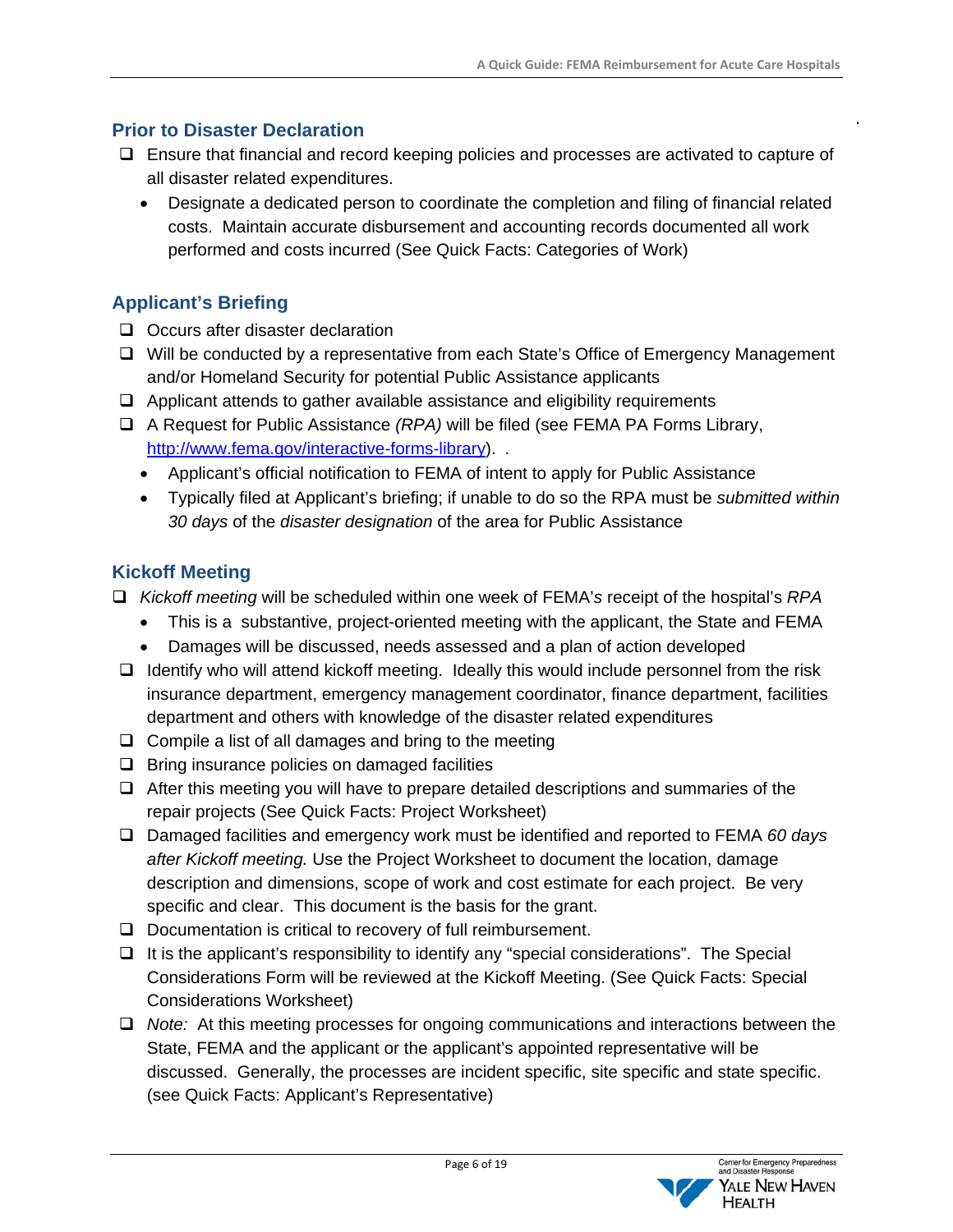#### <span id="page-6-0"></span>**After Event**

 $\Box$  Retain all documentation for up to 3 years from the date the state closes the sub-grantee grant

# **QUICK FACTS**

#### **Applicant's Representative**

- Applicants may elect to contract with a firm or organization to provide oversight and advocacy on their behalf throughout the PA process
- The applicant is then represented by the firm or organization at most or all meetings with the State and FEMA
- *Note:* All requests for meetings made by the State and FEMA should be documented by the applicant to ensure that all costs incurred for the representation are captured accurately as they may be reimbursable.
- Generally, the costs for these services may be reimbursable as Direct Administrative Costs

#### **Categories of Work**

FEMA describes "Eligible work" as "emergency work" and "permanent work" based on the following categories (hospitals typically request reimbursement under the categories highlighted in yellow):

- **Emergency Work (6-month timeframe for completion)** 
	- o Category A: Debris Removal
	- o Category B: Emergency Protective Measures
- **Permanent Work (18-month timeframe for completion)** 
	- o Category C: Roads and Bridges
	- o Category D: Water Control Facilities
	- o Category E: Buildings and Equipment
	- o Category F: Utilities
	- o Category G: Parks, Recreational, and Other Facilities

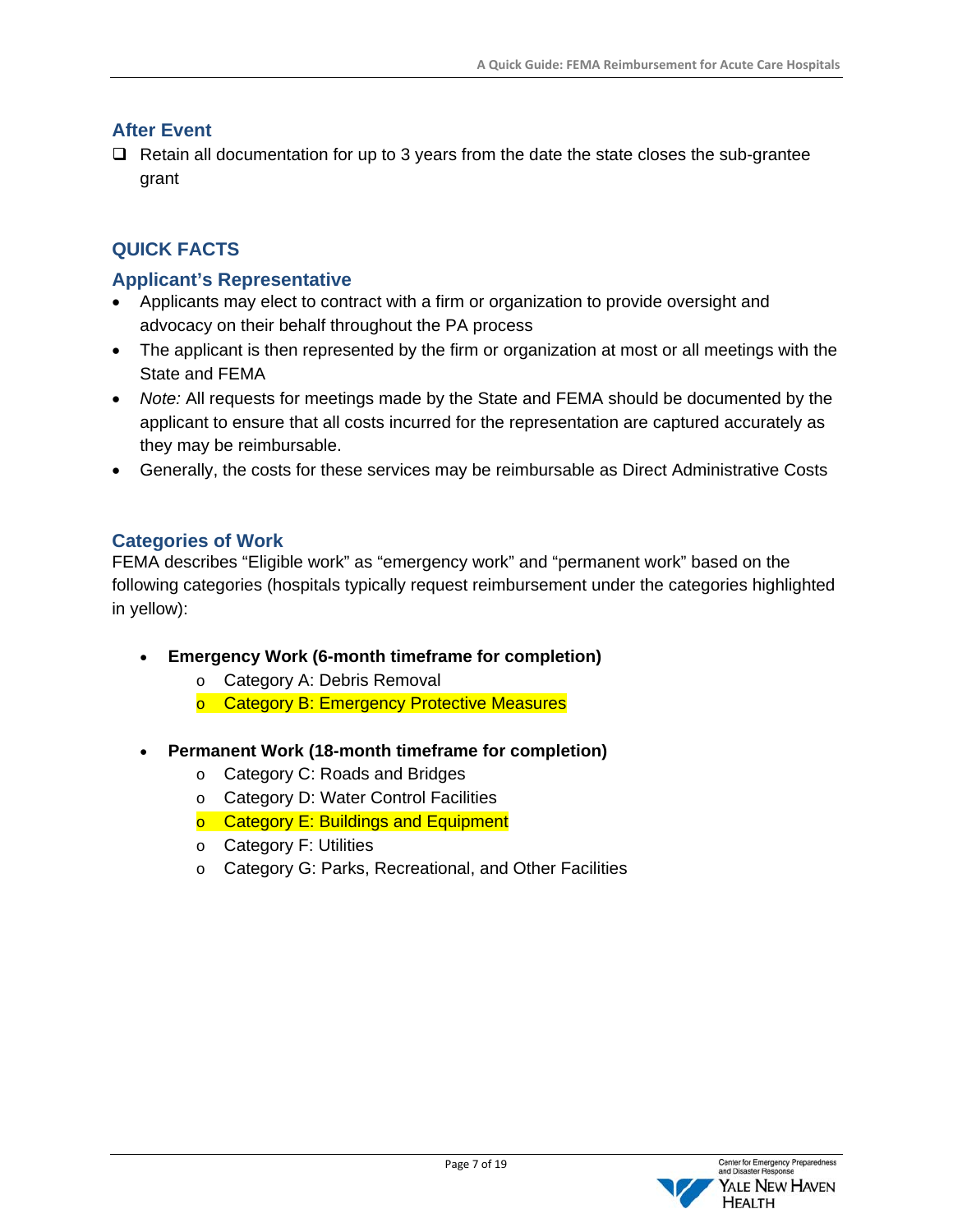# <span id="page-7-0"></span>**Category B Work Emergency Work**

- Acute Care Hospitals (ACH) generally have emergency work under Category B
- Some examples of Category B work include:
	- temporary facility related costs to continue operations until permanent restoration work is completed
	- **EXECUTE:** emergency evacuations
	- **Example 1** labor costs for emergency mass care or shelter operations, (See FEMA Policy 9525.4, [Emergency Medical Care and Evacuations\) http://www.fema.gov/9500-series-policy](http://www.fema.gov/9500-series-policy-publications/95254-emergency-medical-care-medical-evacuations)publications[/95254-emergency-medical-care-medical-evacuations](http://www.fema.gov/9500-series-policy-publications/95254-emergency-medical-care-medical-evacuations)
	- **EXECUTE:** emergency protective measures
	- temporary generators
- ACH emergency work under Category B can be done by permanent employees (An employee who has been hired for a position without a pre-determined time limit)
- Permanent employees' regular time is not a covered expense if employees are performing their regularly assigned duties according to their traditional work schedule
	- o *NOTE: Rule of Thumb*: Would the employee be doing this work if there wasn't a disaster?
	- o Permanent Employees**:** For debris removal and emergency protective measures, only overtime labor is eligible, regardless of normal duties or assignments
	- o (See FEMA Recovery Policy RP 9525.7 Labor Costs-emergency work): [http://www.fema.gov/pdf/government/grant/pa/9525\\_7.pdf](http://www.fema.gov/pdf/government/grant/pa/9525_7.pdf)
- Overtime (OT) is eligible for permanent employees doing emergency work
- OT is eligible for reassigned employees doing emergency work
- OTs eligible for temporary employees and certain backfill employees doing emergency work
- Costs for contractors doing emergency work is eligible for reimbursement. Regular time salaries of the applicant's employees, supervising the contractors is not eligible for reimbursement

#### **Category E Work Permanent Work**

- Acute Care Hospitals (ACH) generally have Permanent Work in Category E
- Some examples of Category E work include:
	- **o** Repairs to buildings, structural components, interior systems such as mechanical, electrical and plumbing systems, equipment and contents including furnishings
	- **o** May reimburse for upgrades that are required by code; replacement of damaged building eligible if the repair costs are more than 50% of the replacement costs.

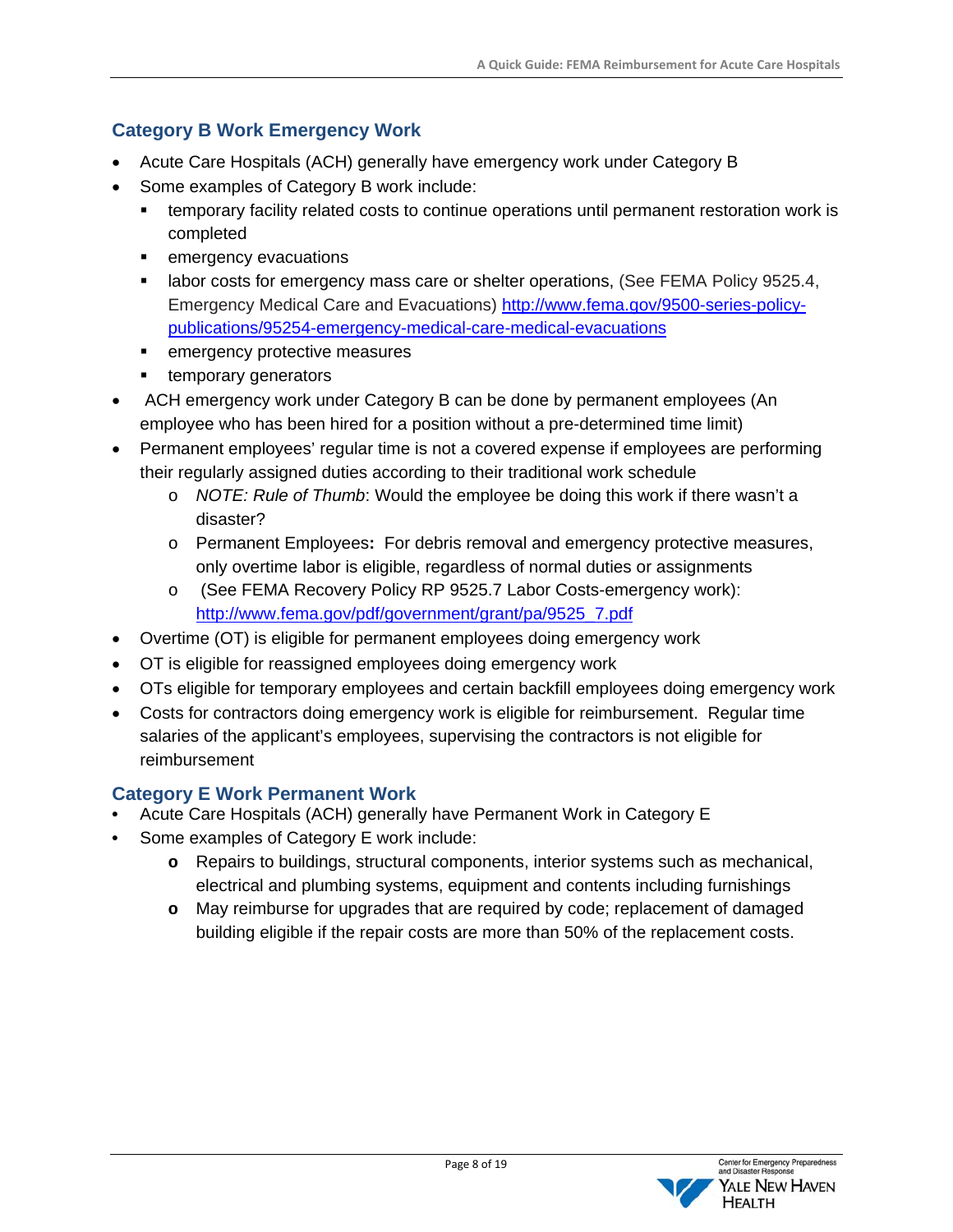| <b>REGULAR TIME</b>                                                                                                         | <b>OVERTIME</b>                                                                                                                                                   |
|-----------------------------------------------------------------------------------------------------------------------------|-------------------------------------------------------------------------------------------------------------------------------------------------------------------|
| Regular time labor costs are eligible for<br>permanent restoration work<br>(Cat E)                                          | ACH's pre-disaster policy on OT or compensatory<br>time determines if hospital is reimbursed for OT<br>by salaried employees                                      |
| Regular time labor costs not eligible for<br>emergency work (Cat B)                                                         | Compensatory time for exempt employees is not<br>eligible except where written policies allow for it<br>and the policy cannot be contingent on Federal<br>funding |
| Regular time labor costs eligible for permanent<br>work for reassigned employees (Cat E)                                    | OT labor costs are eligible for permanent<br>restoration work (Cat E)                                                                                             |
| Regular time labor costs eligible for Backfill<br>employee                                                                  | OT labor costs are eligible for emergency work<br>(Cat B)                                                                                                         |
| Regular time labor costs are eligible for<br>Temporary employees for both emergency and<br>permanent work (Cat B and Cat E) | OT labor costs are eligible for emergency work<br>for reassigned employees (Cat B)                                                                                |
| Regular time labor costs are eligible for<br>Supervisor's time                                                              | OT labor costs are eligible for permanent work for<br>reassigned employees (Cat E)                                                                                |
|                                                                                                                             | OT labor costs for backfill employees are eligible                                                                                                                |
|                                                                                                                             | OT labor costs for temporary employees are<br>eligible for both emergency and permanent work<br>(Cat B and Cat E)                                                 |
|                                                                                                                             | OT labor costs for permanent employees for<br>debris removal and emergency protective<br>measures (Emergency work Cat A and B) are<br>eligible                    |
|                                                                                                                             | OT labor costs for permanent work are eligible for<br>all employees (Cat E)                                                                                       |

# <span id="page-8-0"></span>**Eligibility Guidelines for Regular and Overtime Costs**

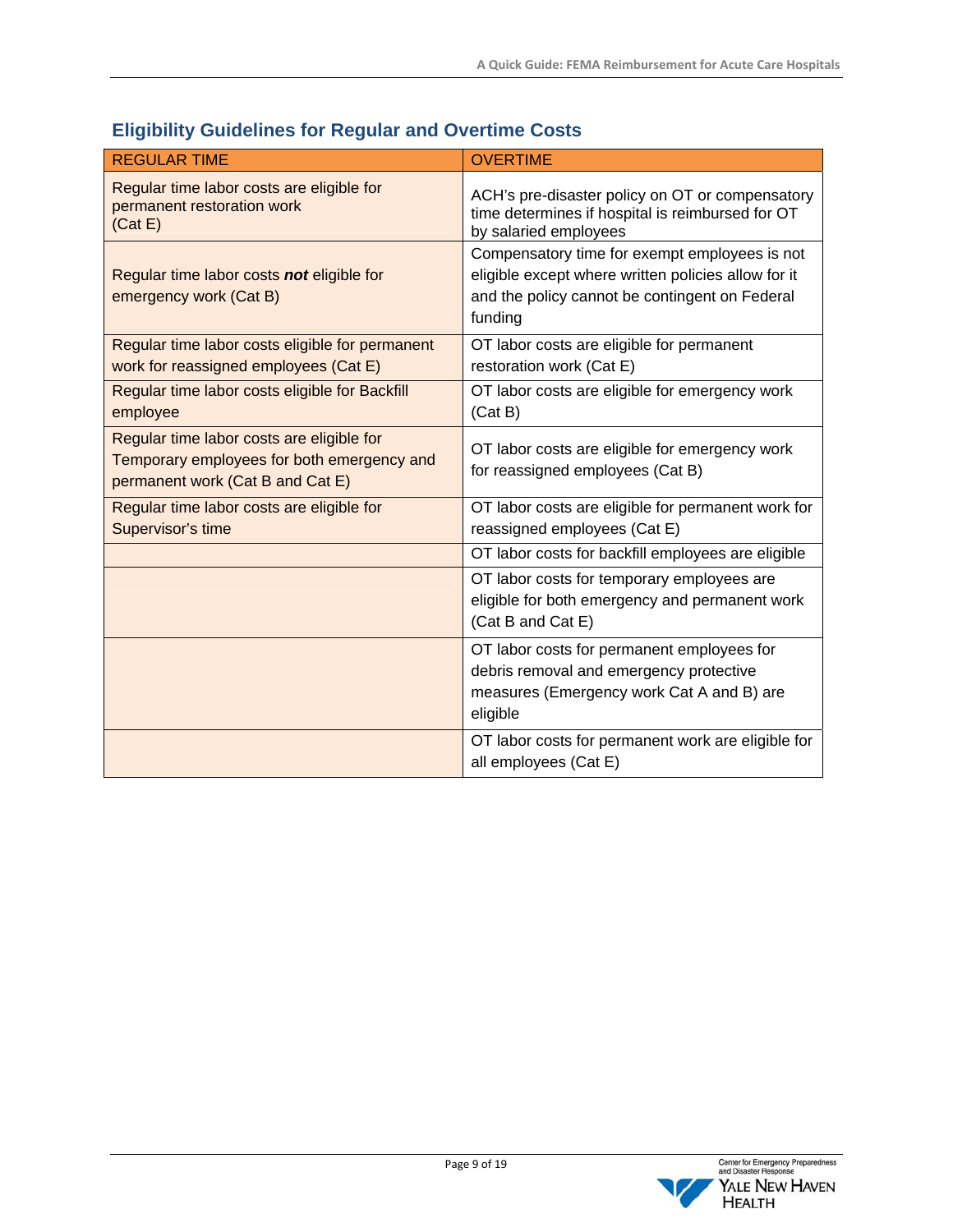#### <span id="page-9-0"></span>**Project Worksheet**

A project worksheet (PW) is a form required by FEMA and is used to document the damage and develop the scope of work for repair of a damage site (see example below).

- See also FEMA Public Assistance Guide, 322, Chapter 3, pages 96-102 Project Worksheet <http://www.fema.gov/pdf/government/grant/pa/paguide07.pdf>
- Project Work Sheet Form (FF 90-91) <http://www.fema.gov/library/viewRecord.do?id=2620>
- Special Considerations Form (FF 90-120) and Hazard Mitigation Form (FF 90-61) <http://www.fema.gov/interactive-forms-library>

| <b>FEMA</b>        | U.S. DEPARTMENT OF HOMELAND SECURITY<br>O.M.B. No. 1660-0017<br>FEDERAL EMERGENCY MANAGEMENT AGENCY<br>Expires October 31, 2008                                                                                                                     |                     |
|--------------------|-----------------------------------------------------------------------------------------------------------------------------------------------------------------------------------------------------------------------------------------------------|---------------------|
| <b>Declaration</b> | PAP<br>TCE<br>PW Number (Applicant<br>Public reporting burden for this form is e<br>len means the time, effort and financial resources                                                                                                              |                     |
| Number and         | nay send comments regarding the burden estimate or any<br>expended by persons to generate, maintal<br>number prior to entry into<br>aspect of the collection, including sugges<br>ections Mar                                                       |                     |
| <b>State</b>       | Security, Federal Emergency Management<br>1660-0017). You are not required to resp. FEMA SVSt<br>form. NOTE: Do not send your completed questionnaire<br>472, Paper<br>d OMB nu<br>Applicant Federal ID Number<br>FEMA system)<br><b>ns</b> address |                     |
| Abbreviation       | <b>DISASTER</b><br>PROJECT NO.<br>CATEGORY<br>PA ID NO.<br>DATE                                                                                                                                                                                     |                     |
|                    | A, B, C, D, E, F<br>FEMA-<br>-DR-                                                                                                                                                                                                                   |                     |
| Address of the     | WORK COMPLETE AS OF<br>DAMAGED FACILITY<br>Name of facility that was damaged                                                                                                                                                                        |                     |
| damaged facility   | COUNTY<br>APPLICANT                                                                                                                                                                                                                                 | Description of the  |
| or location with   | Hospital Name as noted by FEMA                                                                                                                                                                                                                      | facility, function, |
| latitude and       | OCATION<br>LATITUDE<br>LONGITUDE                                                                                                                                                                                                                    | type of             |
| longitude          | DAMAGE DESCRIPTION AND DIMENSIONS                                                                                                                                                                                                                   | construction,       |
| coordinates        |                                                                                                                                                                                                                                                     | flood zone          |
|                    |                                                                                                                                                                                                                                                     | information,        |
| Special            |                                                                                                                                                                                                                                                     | description of all  |
| Considerations     | <b>SCOPE OF WORK</b>                                                                                                                                                                                                                                | damages (both       |
| will be attached   | A detailed description of work performed or required to remove debris, protect lives                                                                                                                                                                | eligible and        |
| on FEMA form       | and property or restore facilities to pre-disaster conditions. The SOW must match                                                                                                                                                                   | ineligible          |
| 90-120; Hazard     | damages defined in the scope of work and provide specifics for any eligible or                                                                                                                                                                      |                     |
| Mitigation         | ineligible work that has been performed or is still needed                                                                                                                                                                                          | Is the work         |
| Proposals are      |                                                                                                                                                                                                                                                     | defined in the      |
| attached on        | Does the Scope of Work change the pre-disaster conditions at the site?<br>$\Box$ Yes<br>$\Box$ No<br>Hazard Mitigation proposal included? Tes No<br>$\Box$ No<br>Special Considerations issues included?<br>$Y$ es                                  | SOW going to        |
| FEMA form 90-61    | $\Box$ No<br>Is there insurance coverage on this facility? Yes                                                                                                                                                                                      | alter the facility  |
|                    | <b>PROJECT COST</b>                                                                                                                                                                                                                                 | from its pre-       |
| Itemize estimated  | CODE<br>QUANTITY/UNIT<br><b>UNIT PRICE</b><br><b>ITEM</b><br><b>NARRATIVE</b><br>COST                                                                                                                                                               | disaster condition  |
| and actual costs   |                                                                                                                                                                                                                                                     | (e.g. a 1 story     |
| that are both      |                                                                                                                                                                                                                                                     | building will be    |
|                    |                                                                                                                                                                                                                                                     |                     |
|                    |                                                                                                                                                                                                                                                     |                     |
| eligible and not   |                                                                                                                                                                                                                                                     | replaced with a 2   |
| eligible for       |                                                                                                                                                                                                                                                     | story building?)    |
| reimbursement      |                                                                                                                                                                                                                                                     |                     |
| using FEMA cost    |                                                                                                                                                                                                                                                     |                     |
| codes if no        |                                                                                                                                                                                                                                                     |                     |
| estimates have     | TOTAL COST ▶<br>TITLE<br>SIGNATURE<br>PREPARED BY                                                                                                                                                                                                   |                     |
| been obtained      | APPLICANT REP.<br>TITLE<br>SIGNATURE                                                                                                                                                                                                                |                     |

FEMA Form 90-91, FEB 06

REPLACES ALL PREVIOUS EDITIONS

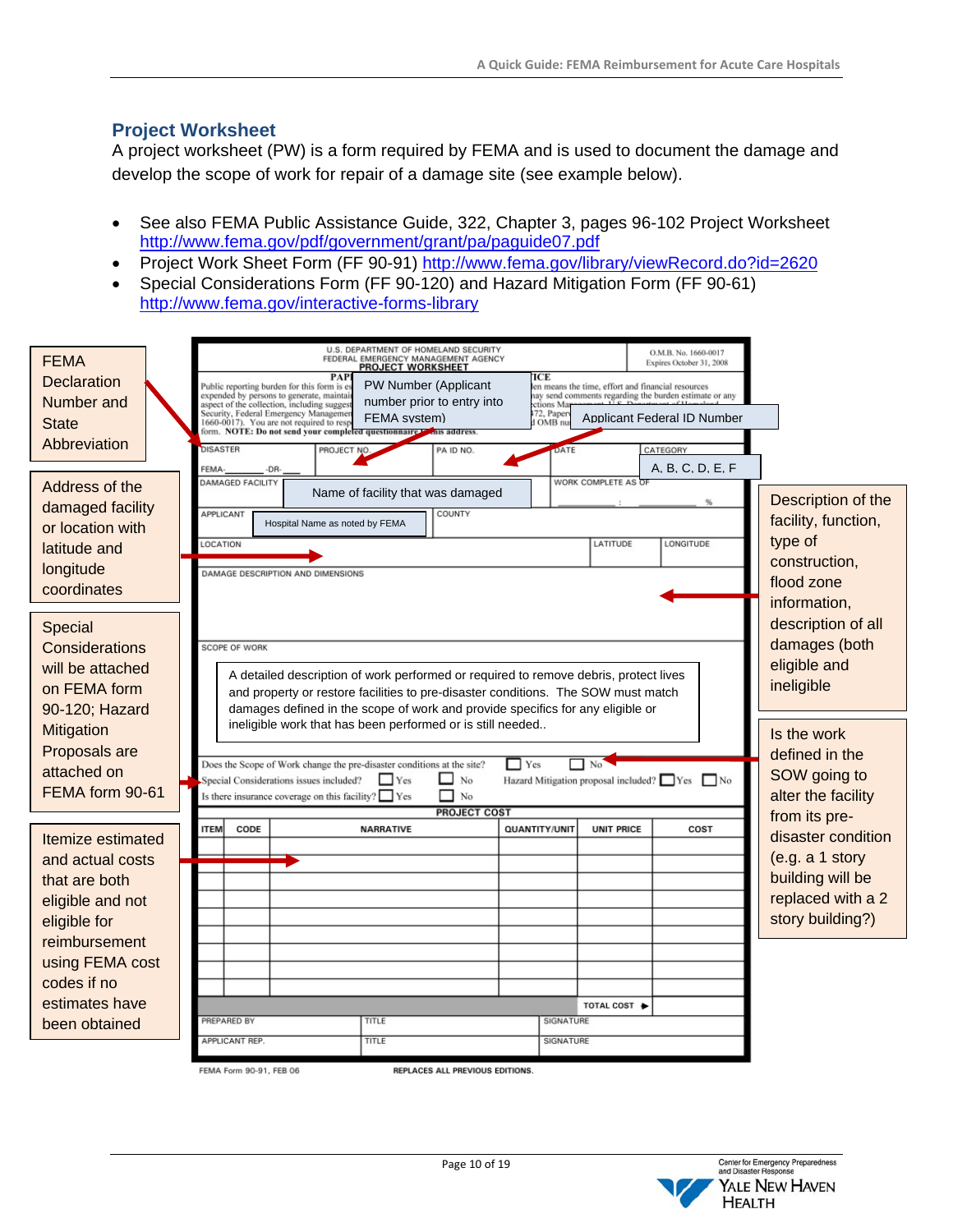#### <span id="page-10-0"></span>**Reasonable Cost**

Reasonable cost is a cost that is both fair and equitable for the type of work being performed. Reasonable cost can be established by:

- Historic documentation for similar work
- Average costs for similar work in the area
- Published unit costs from national cost estimating databases
- FEMA cost codes, equipment rates, and engineering and design service curves
- Applicants should work with FEMA to establish reasonableness via proper bidding and historical costs after a disaster so that expectations are realized as early as possible

It is highly recommended that pre-positioned contracts be used wherever possible as prices and terms are identified in less exigent circumstances and are generally more reasonable. FEMA provides reimbursement for these types of contracts:

#### **Contract Types**

- **Lump sum—**for work within a prescribed boundary with a clearly defined scope and a total price
- **Unit price—**for work done on an item-by-item basis with prices broken out per unit
- **Cost plus fixed fee—**a lump sum or unit price contract with a fixed contractor fee added into the price
- **Time and material—**should be avoided, but may be allowed for emergency work when a clear scope of work cannot be developed; generally limited to 70 hours

FEMA does not review or approve contracts but does provide:

- Technical assistance to ensure eligibility compliance.
- Information on whether costs are reasonable

#### **Insurance**

After eligibility has been determined, FEMA's Insurance reviewer will ultimately determine additional deductions, using calculations to determine anticipated insurance proceeds either based on actual insurance claims, insurance documentation, etc. Hospital insurance risk managers should work with FEMA to outline insurance requirements. Many times a blanket policy for all facilities owned and operated by a hospital is procured and has a maximum value of coverage. In devastating disasters this maximum can oftentimes be exceeded and unless there is a schedule of coverage for each facility. FEMA may make its own determination on how insurance proceeds are applied, which can be a disadvantage to reimbursement. Also, FEMA approaches insurance coverage for flood and wind damages separately; specific insurance coverage for each type of damage often exist and flood damages may be covered more stringently.

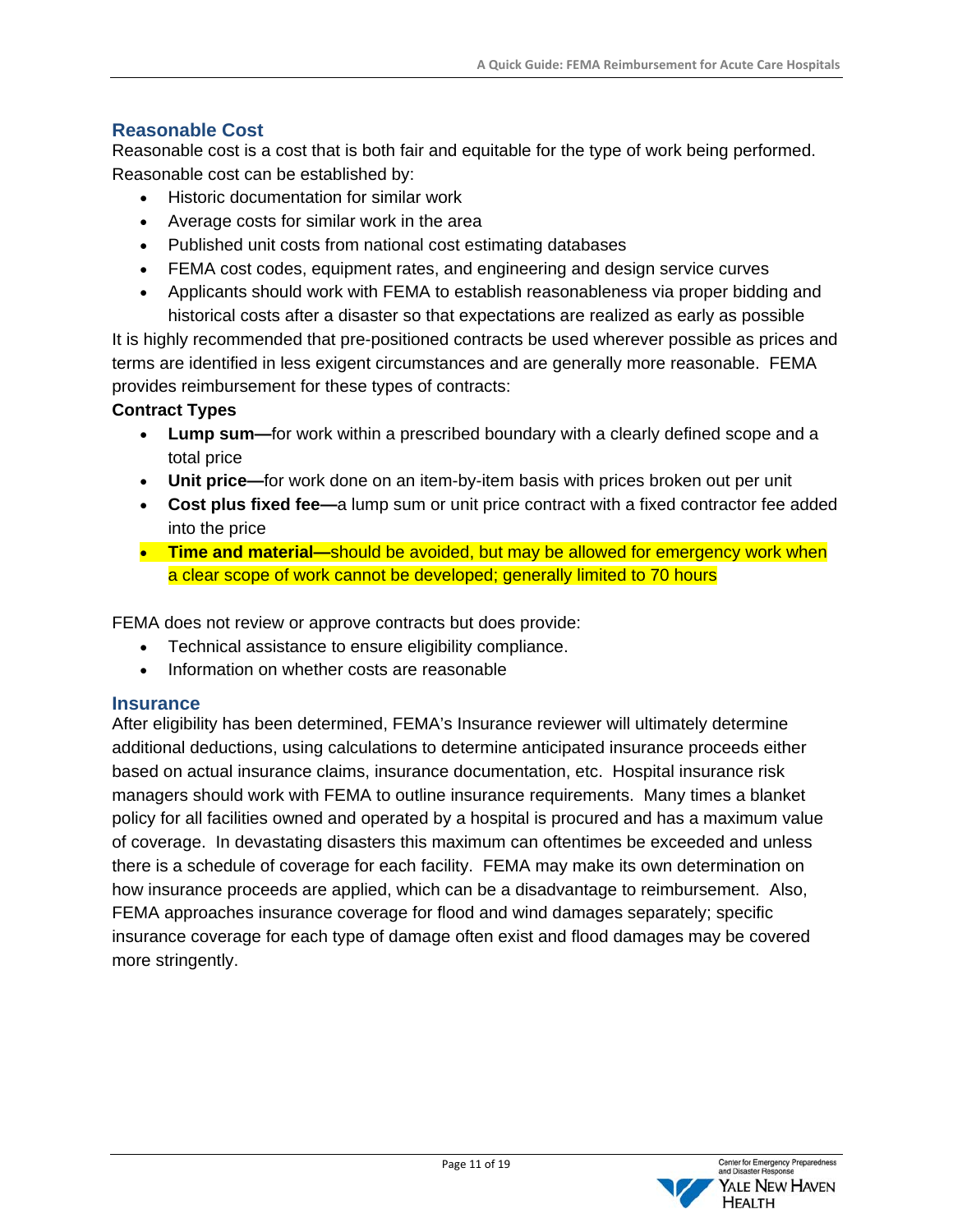#### <span id="page-11-0"></span>**Special Considerations**

Special considerations are issues other than PA Program eligibility that could affect the scope of work and funding for a project. Special Considerations issues that must be addressed before Federal PA grant money can be obligated include:

- **Insurance.** Project grants must be reduced by insurance proceeds received or anticipated.
- **Hazard mitigation.** Damaged facilities may be eligible for additional assistance for hazard mitigation measures.
- **Historic preservation.** The Stafford Act requires compliance with Federal historic preservation laws.
- **Environmental protection.** The Stafford Act requires compliance with Federal environmental laws.

The Special Considerations Questions form reflects these areas of concern by identifying elements of the project that would trigger a special considerations review. (See also FEMA Public Assistance Guide, 322, Chapter 4, pages 115-136) <http://www.fema.gov/pdf/government/grant/pa/paguide07.pdf>

Applicant's responsibility to identify Special Consideration and review them with FEMA at the Kickoff Meeting, Special Considerations Form (FF 90-120) (see example below): <http://www.fema.gov/interactive-forms-library>

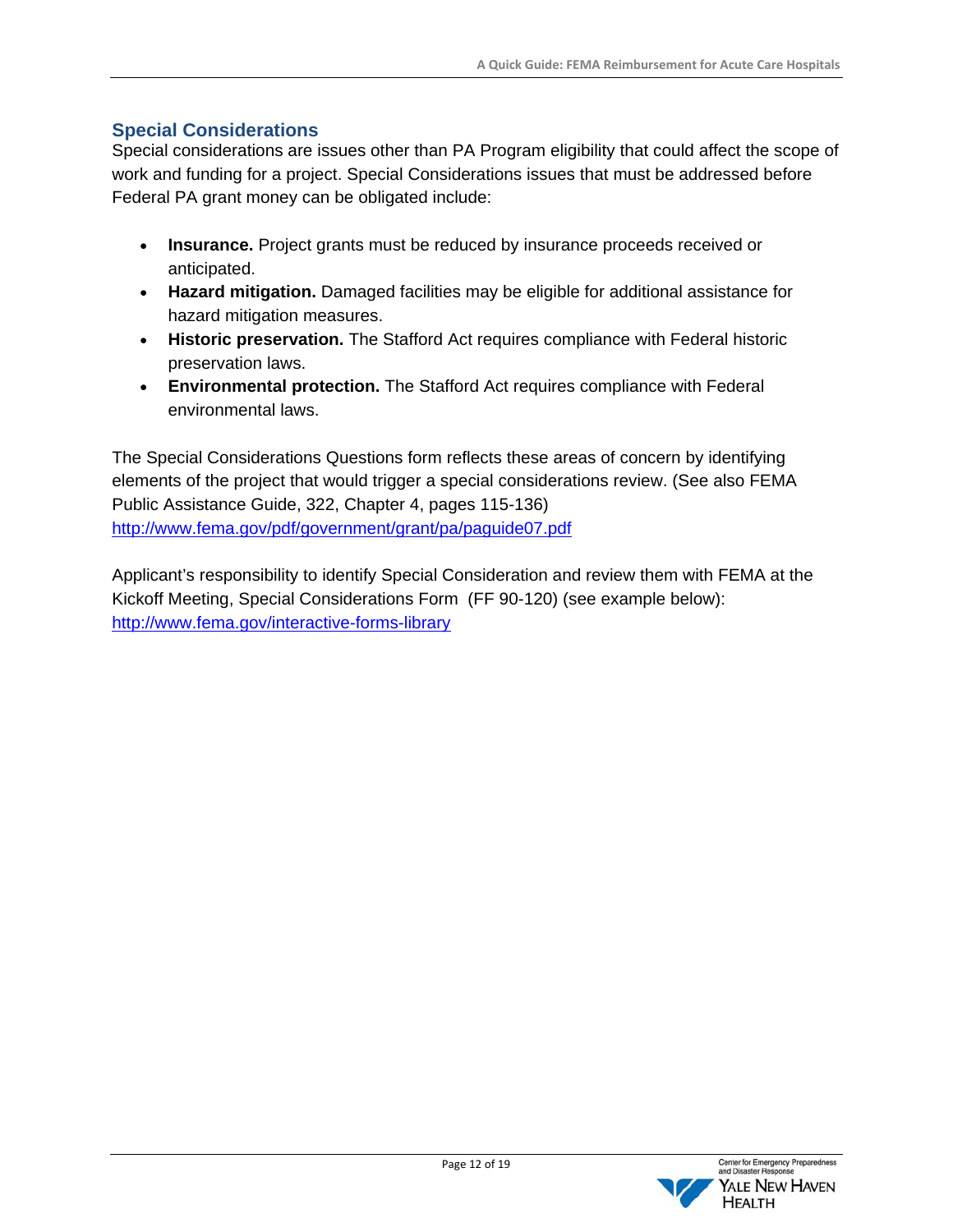|                                                |                            | DEPARTMENT OF HOMELAND SECURITY<br>FEDERAL EMERGENCY MANAGEMENT AGENCY<br><b>SPECIAL CONSIDERATION QUESTIONS</b>                                                    |             | O.M.B. NO. 1660-0017<br>Expires October 31, 2008 |                       |
|------------------------------------------------|----------------------------|---------------------------------------------------------------------------------------------------------------------------------------------------------------------|-------------|--------------------------------------------------|-----------------------|
| APPLICANT                                      |                            | D NO.<br>Hospital Name as noted by FEMA                                                                                                                             | FEMA PW No. |                                                  |                       |
| PROJECT NAME                                   |                            | PROJECT NO<br>LOCATION<br>App. Ref Number                                                                                                                           |             |                                                  | Address of<br>damaged |
|                                                |                            | Form must be filledout - for each project.                                                                                                                          |             |                                                  | facility or           |
| "Yes<br>$\Box$ No                              | Unsure                     | 1. Does the damaged facility or item of work have insurance and/or is it an insurable risk? (e.g., buildings, equipment, vehicles, etc.)                            |             |                                                  | location              |
| Comments                                       |                            | Remember: project grants will be reduced by insurance proceeds<br>received or anticipated                                                                           |             |                                                  |                       |
| ⊤ Yes<br>⊤ No<br>Comments                      | Unsure                     | 2. Is the damaged facility located within a floodplain or coastal high hazard area/or does ti have an impact on a floodplain or wetland?                            |             |                                                  |                       |
| <sup>-</sup> Yes<br>$\sqsubset$ No<br>Comments | $\Box$ Unsure              | 3. Is the damaged facility or item of work located within or adjacent to a Coastal Barrier Resource System Unit or an Otherwise Protected rea?                      |             |                                                  |                       |
| ⊤ Yes<br>$\Box$ No<br>Comments                 | $\Box$ Unsure              | 4. Will the proposed facility repairs/reconstruction change the pre-disaster condition? (e.g., footprint, material, location, capacity, use or function)            |             |                                                  |                       |
| ⊤ Yes<br>$\Box$ No<br>Comments                 | $\Box$ Unsure              | 5. Dose the applicant have a hazard mitigation proposal or would the applicant like technical assistance for a hazard mitigation proposal?                          |             |                                                  |                       |
| near the site?   Yes                           | $\Box$ No<br>$\Box$ Unsure | 6. Is the damaged facility on the National Register of Historic Places or the state historic listing? Is it older than 50 years? Are there other, sililar buildings |             |                                                  |                       |
| Comments                                       |                            |                                                                                                                                                                     |             |                                                  |                       |
| $\Gamma$ Yes<br>$\Box$ No                      | $\Box$ Unsure              | 7. Are there any pristine or undisturbed areas on, or near, the project site? Are there large tracts of forestland?                                                 |             |                                                  |                       |
| Comments                                       |                            |                                                                                                                                                                     |             |                                                  |                       |
| $\Box$ No<br>$\Gamma$ Yes                      | $\Box$ Unsure              | 8. Are there any hazardous materials at or adjacnt to the damaged facility and/or item of work?                                                                     |             |                                                  |                       |
| Comments                                       |                            |                                                                                                                                                                     |             |                                                  |                       |
| $\Box$ No<br>$\Box$ Yes                        | $\Box$ Unsure              | 9. Are there any other environmental or controversial issues associated with the damaged facility and/or item of work?                                              |             |                                                  |                       |
| Comments                                       |                            |                                                                                                                                                                     |             |                                                  |                       |
| EEMA Form 90.420 EER 96                        |                            | <b>PREVIOUS EDITION ORSOLETE</b>                                                                                                                                    |             |                                                  |                       |

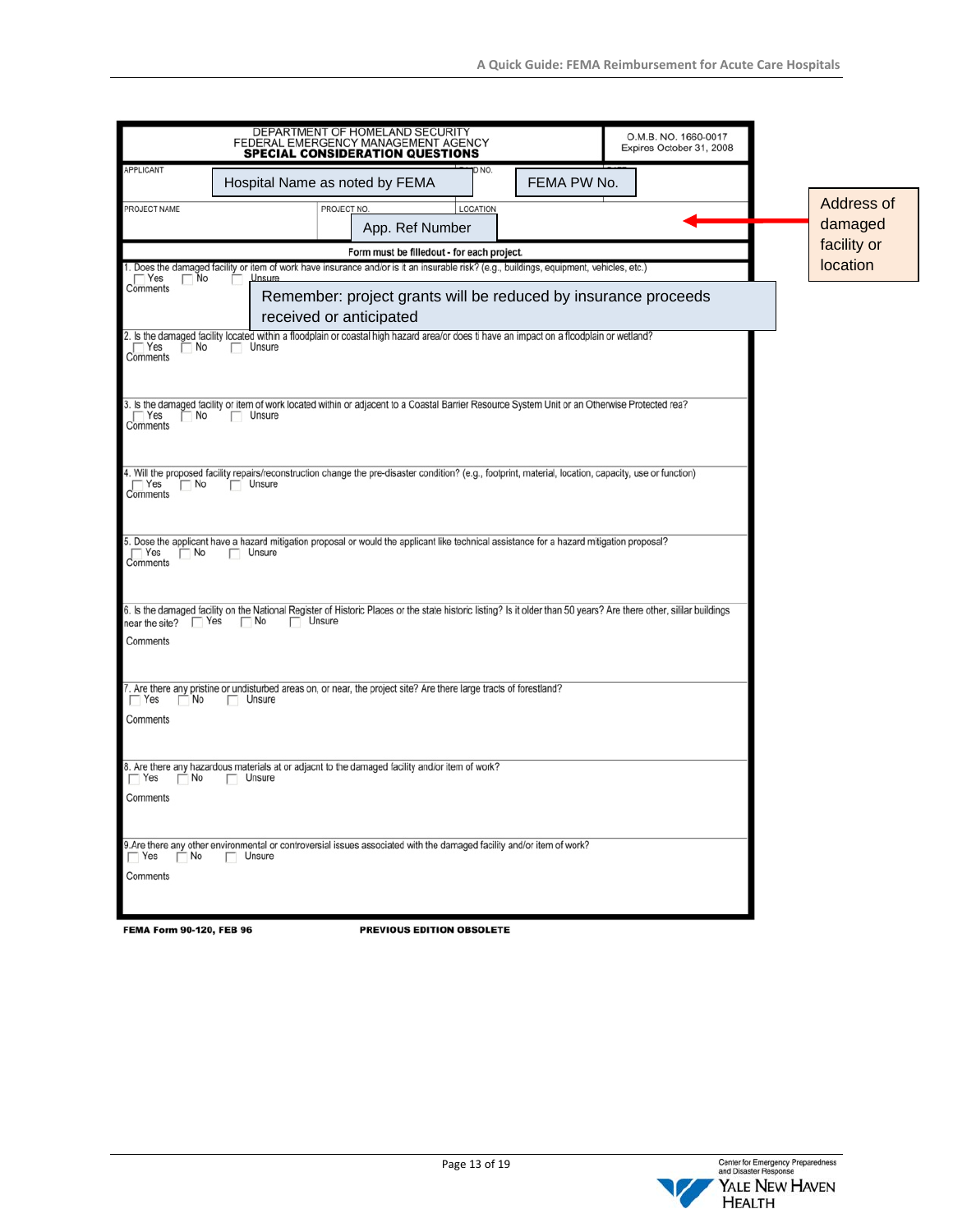#### <span id="page-13-0"></span>**Alternate and Improved Projects**

• Permanent work to facilities may be deemed as alternate or improved projects and are subjected to different funding rules.

#### **Alternate Projects**

- These projects typically occur when a damaged facility is no longer needed or the services/functions of the facility are changed as a result of the repair/replacement. They may include:
	- o Repair or expansion of other facilities
	- o Construction of new facilities
	- o Demolition of the original structure
	- o Purchases of capital equipment
- Alternate projects do not necessarily have to be disaster related and can be incorporated into new or prior capital expansions plans provided they can be attributed to a public benefit. These types of projects must be approved by FEMA.
- Requests for alternate project must be made within 12 months of the kickoff meeting and approved by FEMA prior to project commencement.
- Alternate projects for private non-profit (PNP) entities are eligible for 75% of the approved Federal share of the estimated eligible costs associated with repairing the damaged facility to its pre-disaster design or the Federal share of the actual costs for completing the alternate project, whichever is less.

#### **Improved Projects**

- These projects typically occur when the applicant uses the opportunity to repair the damaged facility to make additional improvements while still restoring the facility to its predisaster function and capacity. They may include:
	- o Projects with changes to the pre-disaster configuration of the facility such as location, footprint or size.
	- o Projects where the applicant opts to use a code or standard that does not meet FEMA requirements for repairs to the facility.
- Construction work cannot begin on improved projects without prior approval from FEMA and the State.
- Reimbursement for improved projects is limited to the federal share of the estimated costs of the original or improved project, whichever is less.
- Funds to construct the improved project may be combined with a grant from another Federal agency or with another approved project.

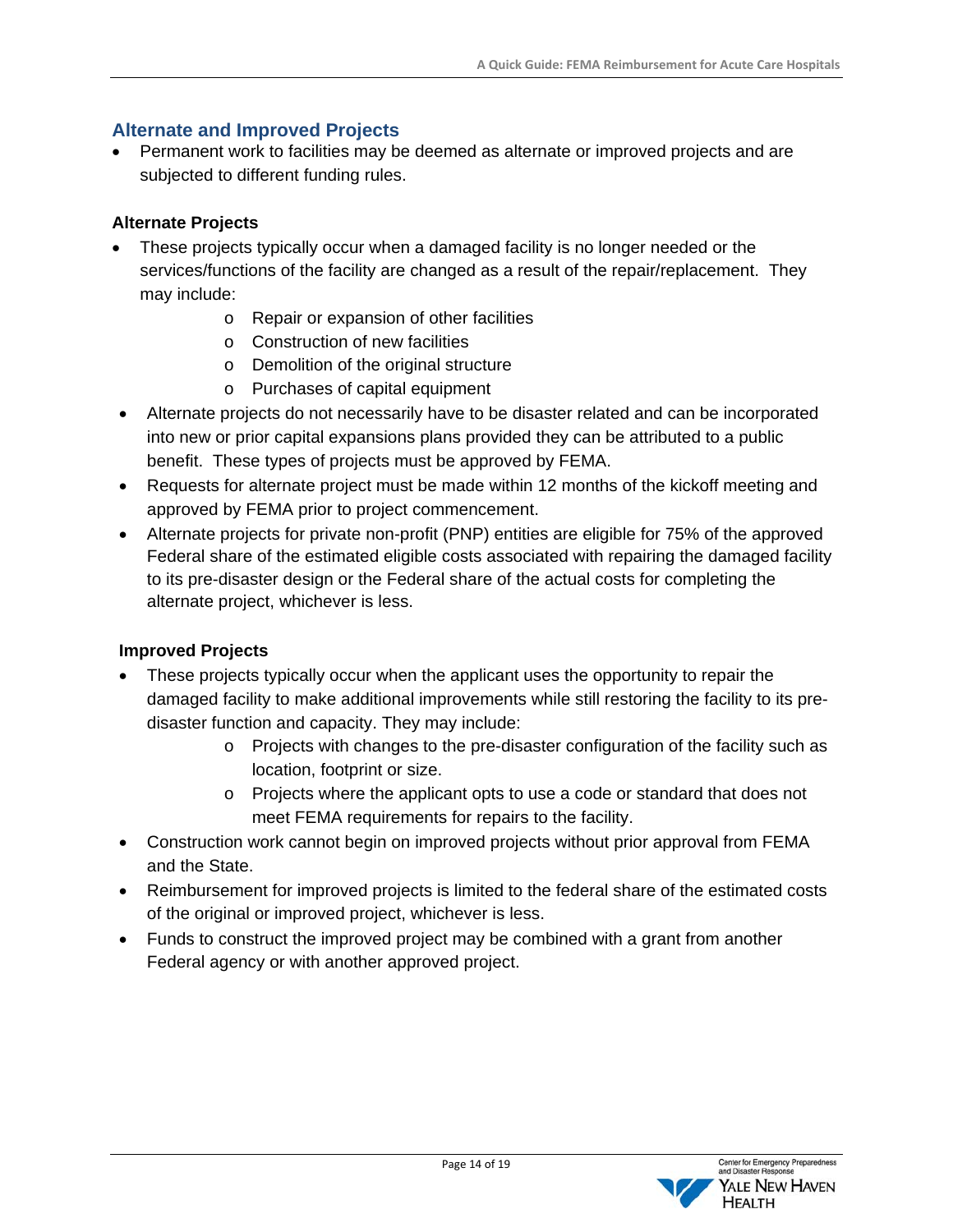#### <span id="page-14-0"></span>**Hazard Mitigation**

- To allow applicants to take action to reduce or eliminate long-term risk to people and property from natural hazards and their effects, FEMA provides two types of Hazard Mitigation Funding; Section 404 and Section 406.
- Section 404 funding is provided to states on a percentage basis for the overall disaster and is disbursed according to state policy.
- Section 406 is provided to mitigate damages for specific damaged facilities.
- While not universal, generally Section 406 funds are utilized to apply mitigation to damaged elements of facilities and Section 404 funds are utilized for undamaged parts. Sections 404 and 406 funding may not be duplicative; however Section 404 funding may be additive and accomplished on Section 406 facilities. The appropriate split between these two funding sources on a project is a decision that is made by FEMA.
- ACHs and other PNPs will be notified when Hazard Mitigation Grant Program application and funding becomes available.
- For more information see[: http://www.fema.gov/application-development-process/hazard](http://www.fema.gov/application-development-process/hazard-mitigation-grant-programs-frequently-ask-questions#3)mitigation[-grant-programs-frequently-ask-questions#3](http://www.fema.gov/application-development-process/hazard-mitigation-grant-programs-frequently-ask-questions#3)

#### **Section 404 Hazard Mitigation**

- 404 Hazard Mitigation funding is provided through the Hazard Mitigation Grant Program (HMGP) and is available following disasters but not under the jurisdiction of the PA Program.
- The State manages the program and is responsible for soliciting applications from eligible applicants (e.g. ACHs).
- Projects seeking 404 funding must be submitted to the State in accordance with the State's hazard mitigation plan. These funds can be applied statewide or in specific counties.

#### **Section 406 Hazard Mitigation**

- 406 Hazard Mitigation funding is provided through the PA program and only applies to the damaged elements of the facility and not undamaged parts or an entire system or campus.
- Only measures of permanent work (e.g., Cat E) can be provided with 406 Hazard Mitigation funding.
- 406 Hazard Mitigation funding is considered part of the total eligible cost for repair, restoration or reconstruction of a facility. However, these funds are not available for alternate projects or improved projects where a new replacement facility is involved.
- Upgrades that are required to meet applicable codes and standards are not considered mitigation measures and are part of the eligible restoration work under the PA Program. Mitigation efforts must be cost-effective; FEMA uses several methods to determine this:
	- $\circ$  Mitigation measures amount to up to 15% of the total eligible costs for repair work on the project.
	- o Certain measures may be cost-effective as long as the mitigation does not exceed 100% of the total eligible cost of eligible repair work to the facility.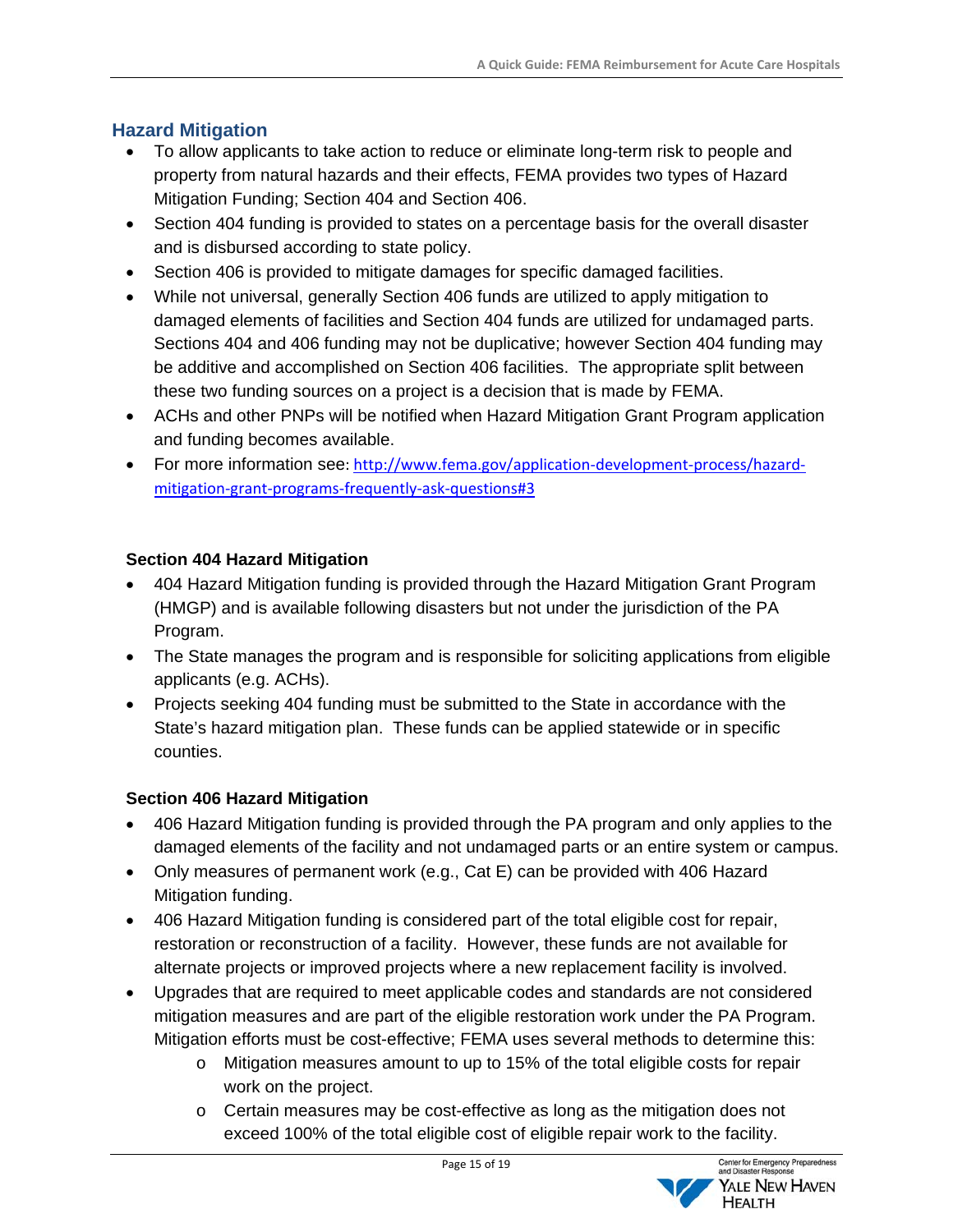#### <span id="page-15-0"></span>**Section 406 Hazard Mitigation** *(continued)*

- o If mitigation measures exceed eligible costs of repair work, the state or applicant must demonstrate cost effectiveness by providing a Benefit Cost Analysis (BCA), which may be formulated using FEMA's BCA software. The BCA is based on a comparison of the total project cost to the total cost of the following benefits:
	- Damages to the facility and its damaged contents
	- Temporary facilities required due to the damage
	- Loss of function
	- Loss of life and injury
	- Damages avoided in the future due to mitigation measures

#### **Appeals Process**

#### **Overview of Appeals**

- An eligible applicant (e.g., ACH) may appeal any PA eligibility determination or funding implications based on decisions made by FEMA.
- The applicant has a right to two appeals which are filed by the applicant via the state's PA officer
- The right to appeal will be made clear at a meeting in which the project worksheet (PW) is presented and reviewed between the applicant, state and FEMA when the applicant is asked to sign the completed PW.
- The state will outline the level of support they will provide to the applicant throughout the appeal, this usually takes two forms:
	- o The state supports the applicant's right to appeal without supporting the details of the appeal
	- o The state supports the applicant's position and appeal and recommends FEMA grant the appeal
- Successful appeals typically depend upon the ability of the applicant to adequately demonstrate that FEMA's determination(s) is inconsistent with FEMA's position in similar circumstances or that the determination conflicts with published policy, guidance or requirements. Policy, guidance and requirements are referenced in the following order of precedence:
	- o The Robert T. Stafford Act
	- o Title 44 of the Code of Federal Regulations (44 CFR)
	- o Disaster-Specific Guidance
	- o FEMA Policies (9500 Series)
	- o Other FEMA Publications (e.g., FEMA 322, 321, etc.)
- It is not uncommon for a PNP to be denied funding based on a PW that cited, in general terms, FEMA Policy Guidebooks (e.g., FEMA 322, 321, etc.). Determinations of ineligibility based on these documents should be closely examined as they are intended as field guides and can be open to interpretation.
- *NOTE*: When filing an appeal the applicant will inherently subject the entire PW to scrutiny. This has the potential to result in further eligibility determinations which can place other (previously eligible) portions of funding in jeopardy.

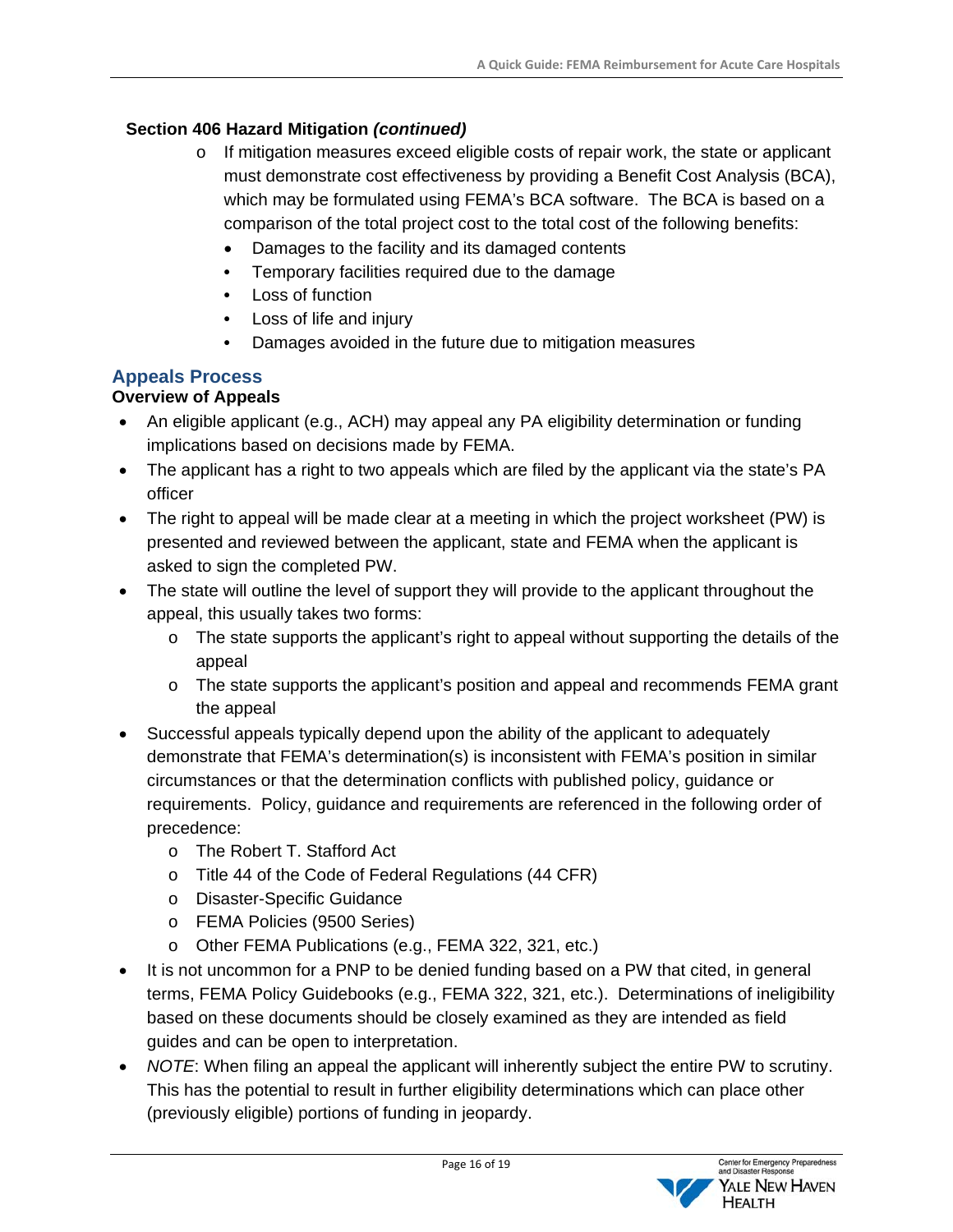#### **Reasons for Appeal:**

- Costs deemed eligible are less than applicant believes necessary to complete the work
- A facility, item or project is deemed ineligible for disaster assistance
- Extension of time is not granted
- A portion of the costs claimed for the work is ineligible
- The applicant disagrees with the details provided in the Scope of Work.
- The applicant incurs significant net cost overruns

#### **Deadlines:**

- Appeals must be filed within 60 days of the applicant's receipt of notice of the action that is being appealed.
- The FEMA Regional Administrator (first appeals) or the FEMA Assistant Administrator for the Disaster Assistance Directorate (second appeals) will notify the grantee in writing of the disposition of the appeal or the need for additional information. Should additional information be required, a date by which the information needs to be received will be provided. Within 90 days of the receipt of this information (or lack thereof) the state will be notified in writing of the disposition of the appeal. If the appeal is granted, the FEMA Regional Administrator will take appropriate implementing action.
	- $\circ$  FEMA will typically adhere to the timeframe for appeals that do not raise sensitive issues or are not overly complex. However, it is not uncommon for FEMA to request additional information for more complex or sensitive appeals, which can extend the process for long periods of time.
- Should the first appeal not be granted, the applicant has a right to submit a second appeal within 60 days of the receipt of notice of the disposition of the first appeal. The process for the second appeal remains the same; however the level at which the appeal is reviewed is higher in FEMA's chain of command.

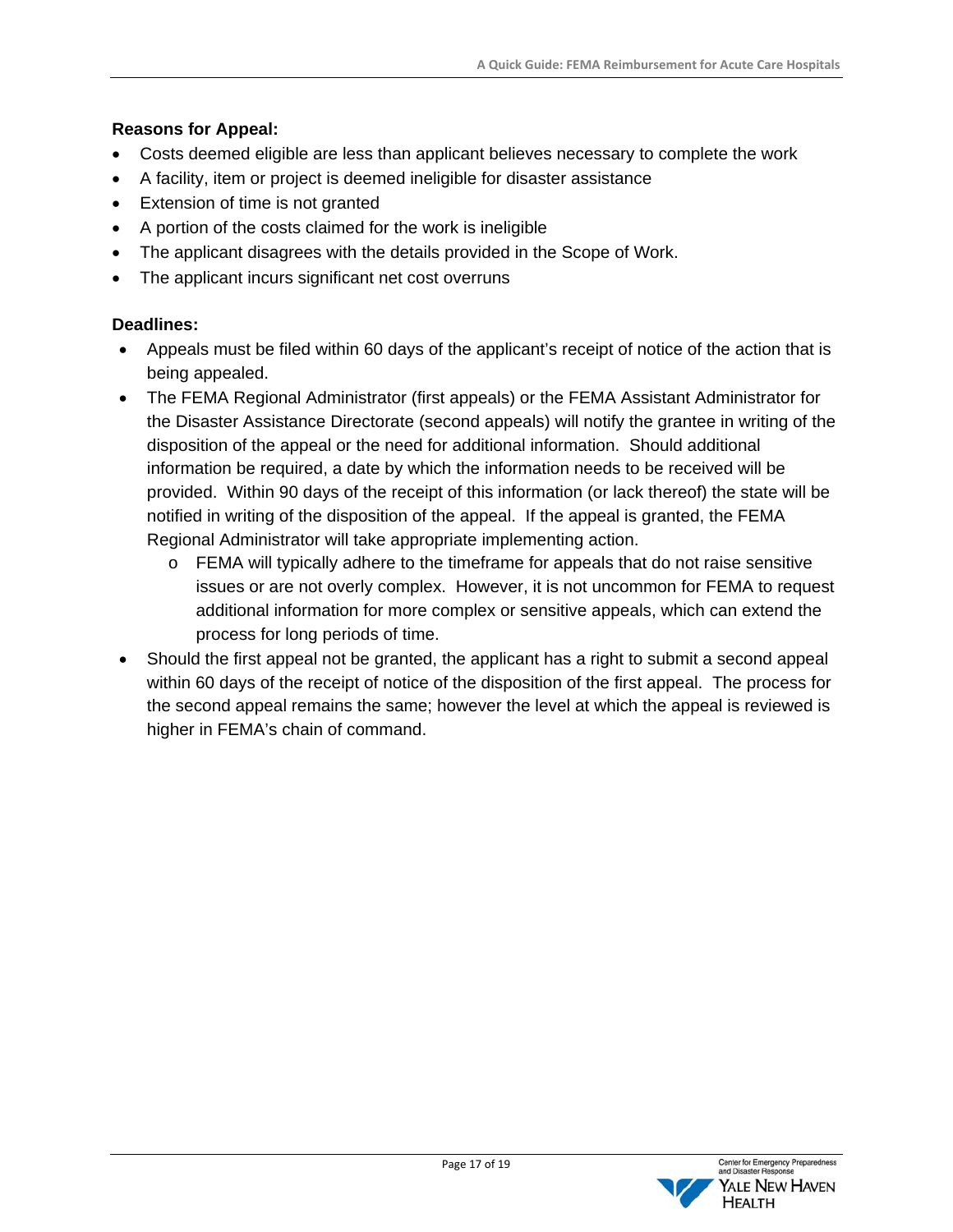#### <span id="page-17-0"></span>**Resources**

#### **Federal Laws:**

- Title 44 of the Code of Federal Regulations (CFR) Part 206 and subparts C and G-L and Part 13 subparts A-D *Uniform Administrative Requirements for Grants and Cooperative Agreements to State and Local Governments*
- Robert T. Stafford Disaster Relief and Emergency Assistance Act (the Stafford Act), Public Law 93-288, as amended, 42 U.S.C. Section 5121-5207

#### **FEMA Public Assistance Guides**

- FEMA Public Assistance Policy 9500, et. seq
- FEMA Public Assistance Policy 9570.4 SOP *Kickoff Meeting,* September 1999
- FEMA Public Assistance Policy Digest (FEMA 321)
- FEMA Public Assistance Guide (FEMA 322)
- FEMA Applicant's Handbook (FEMA 323)

#### **Website:**

FEMA Public Assistance Digest is available for online reading or download at: [http://www.fema.gov/pdf/government/grant/pa/pdigest08.pdf.](http://www.fema.gov/pdf/government/grant/pa/pdigest08.pdf)